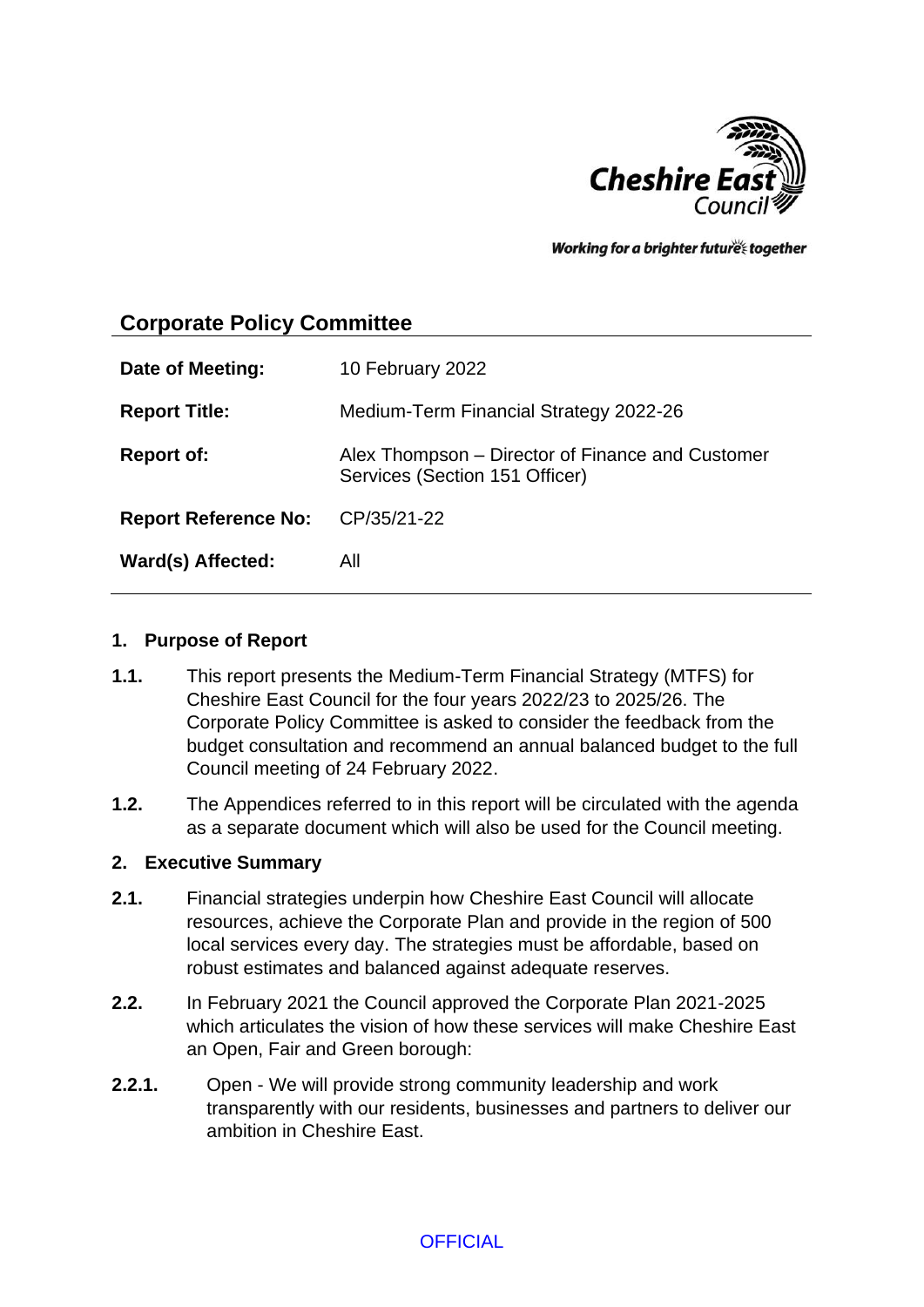- **2.2.2.** Fair We aim to reduce inequalities, promote fairness and opportunity for all and support our most vulnerable residents.
- **2.2.3.** Green We will lead our communities to protect and enhance our environment, tackle the climate emergency and drive sustainable development.
- **2.3.** The Corporate Plan 2021-2025 was agreed by Council in February 2021. **Appendix B** summarises the plan on a page.
- **2.4.** The Council operates a three-stage financial cycle to support its strategy plans – Plan, Monitor and Report. Progress against each element of this cycle is crucial to maintain sustainable services:
- **2.4.1. Plan** the Council presented its first four-year balanced Strategy in 2021. Despite the financial settlement from government providing only a single year of certainty the Council is again presenting a four-year balanced financial strategy in 2022. Following public consultation on the draft revenue budget for 2022/23, net spending is proposed at **£327.7m**. The budget addresses significant spending challenges such as rising social care costs, inflation and increasing demand. Total capital investment aspirations of £633.7m are also identified over the next four financial years.
- **2.4.2. Monitor** the outturn position for 2021/22 is currently forecast to be a marginal overspend of £2.3m. This is a small increase of £0.1m compared to the first in-year forecast mainly due to increased costs of school transport which have been offset by various improvements across other services. Any variation to budget at year-end will be managed through the Council's Medium-Term Financial Strategy Earmarked Reserve in the first instance.
- **2.4.3. Report** the Council's audited accounts for 2020/21 were unqualified and highlighted achievement of a positive outturn for the year. The Outturn report showed increases in reserves based on temporary underspending but identified prevailing financial pressure and risks, particularly in Social Care that are causing budgets to continue to rise in the medium-term.
- **2.5.** The Medium-Term Financial Strategy contains the following headlines for the 2022/23 financial year:
	- Overall net revenue spending on services is being increased by £16.6m to £327.7m in 2022/23, split as follows:

| <b>Total Net Revenue Budget</b>              | £327.7m |
|----------------------------------------------|---------|
| Central (inc. Capital Financing)             | £ 15.1m |
| Corporate (inc, ICT / HR)                    | £ 38.3m |
| Place (inc. Highways / Regeneration / Waste) | £ 79.7m |
| Children (inc. Social Care / Education)      | £ 73.8m |
| Adults (inc. Social Care / Public Health)    | £120.8m |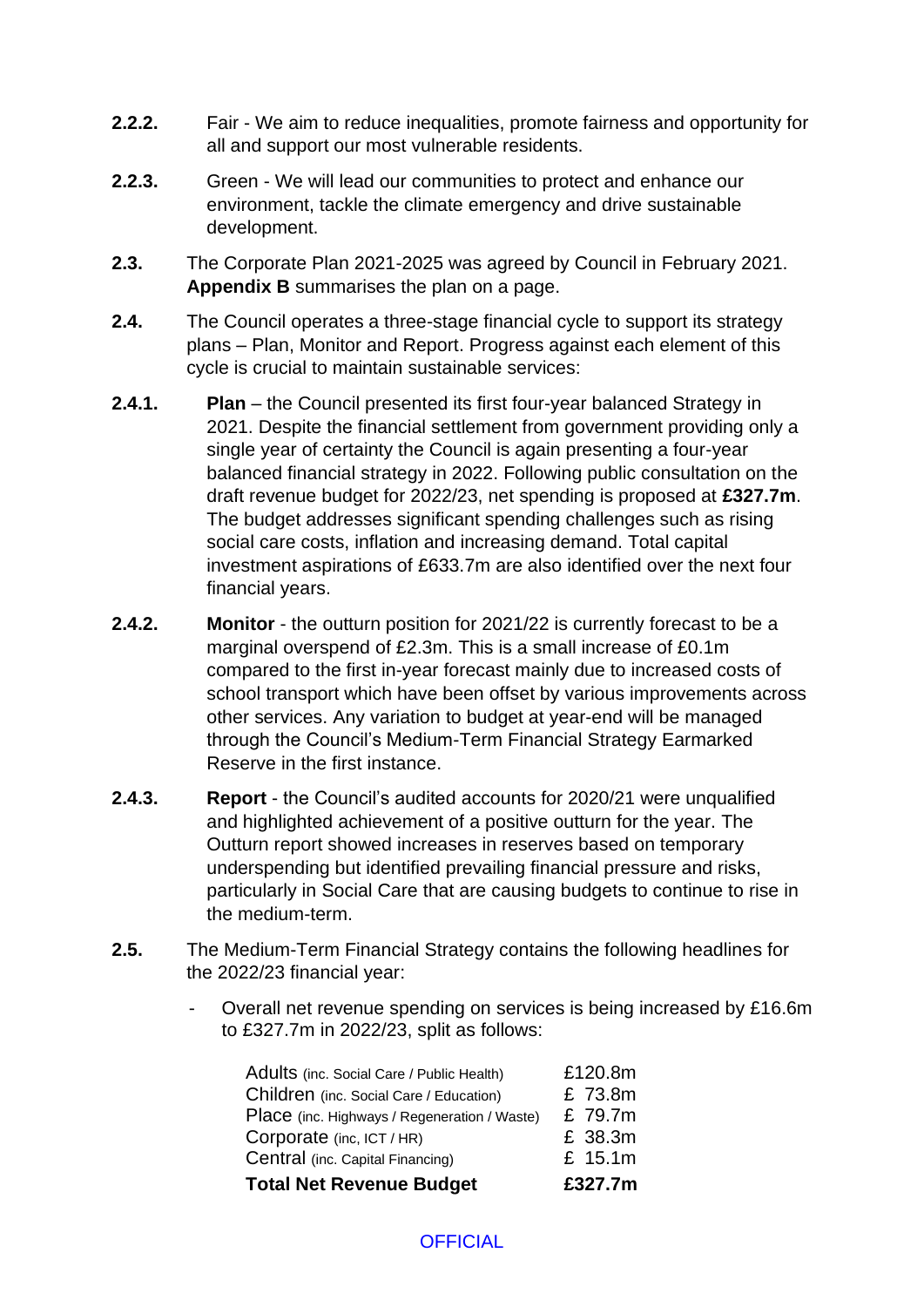- Central Government unringfenced grants will increase by £4.8m overall to £24.0m.
- Funding from Council Tax will need to increase by £11.8m, to £254.7m. To provide this essential funding for local services it will require a proposed Council Tax increase of 2.99% from £1,579.03 to £1,626.24 for a Band D property. 1% (£2.4m) of the Council Tax increase is related to Adult Social Care and partially supports the £4m of forecast growth in demand in 2022/23.
- In response to concerns over cost of living increase the Council Tax Support scheme has improved to protect families on low incomes from council tax increases. Residents in the lowest income bands will see support increase from 75% to 80%, those on the lowest incomes, and in receipt of specified benefits, can receive 100% rebates. The estimated cost to the Council is £1.4m in 2022/23, funded from Local Council Tax Support grant which was deliberately set aside for this purpose.
- Capital Spending is forecast at £633.7m for the period 2022/23 to 2025/26 including £19m on improving our highways network.
- COVID-19 related spending will continue to be managed through Government Grant.
- General Reserves will remain at £11.5m.
- **2.6.** The Medium-Term Financial Strategy has been developed following months of analysis and consultation. The strategy responds to the challenges raised throughout this process to ensure the change proposals contained in this report are robust and provide an affordable budget for consideration.
- **2.7.** During the consultation there were 380 engagements, with additional feedback being provided by the Council's Committees. Annex 2b, within Appendix C, provides information on the nature of the responses. The most significant headlines from the feedback are summarised as follows:
- **2.7.1.** 46% agreed that Council Tax increases of 2.99% were appropriate (35% disagreed).
- **2.7.2.** 23 investment proposals were included in this year's budget consultation and the level of support for each ranged from 89% down to 34%.
- **2.7.3.** 9 saving proposals were included in this year's budget consultation and the level of support for each ranged from 86% down to 50%.
- **2.8.** The Local Government Settlement was received during the consultation period which increased unringfenced funding overall by £6.6m for the 2022/23 financial year. There was also a further £1m received for Market Sustainability and Fair Costs of Care that will be ringfenced for use within the Adults budget. Allocations beyond 2022/23 are unknown, so this additional funding is being treated as a one-off benefit for a single year. Based on the key items raised during the consultation period, including the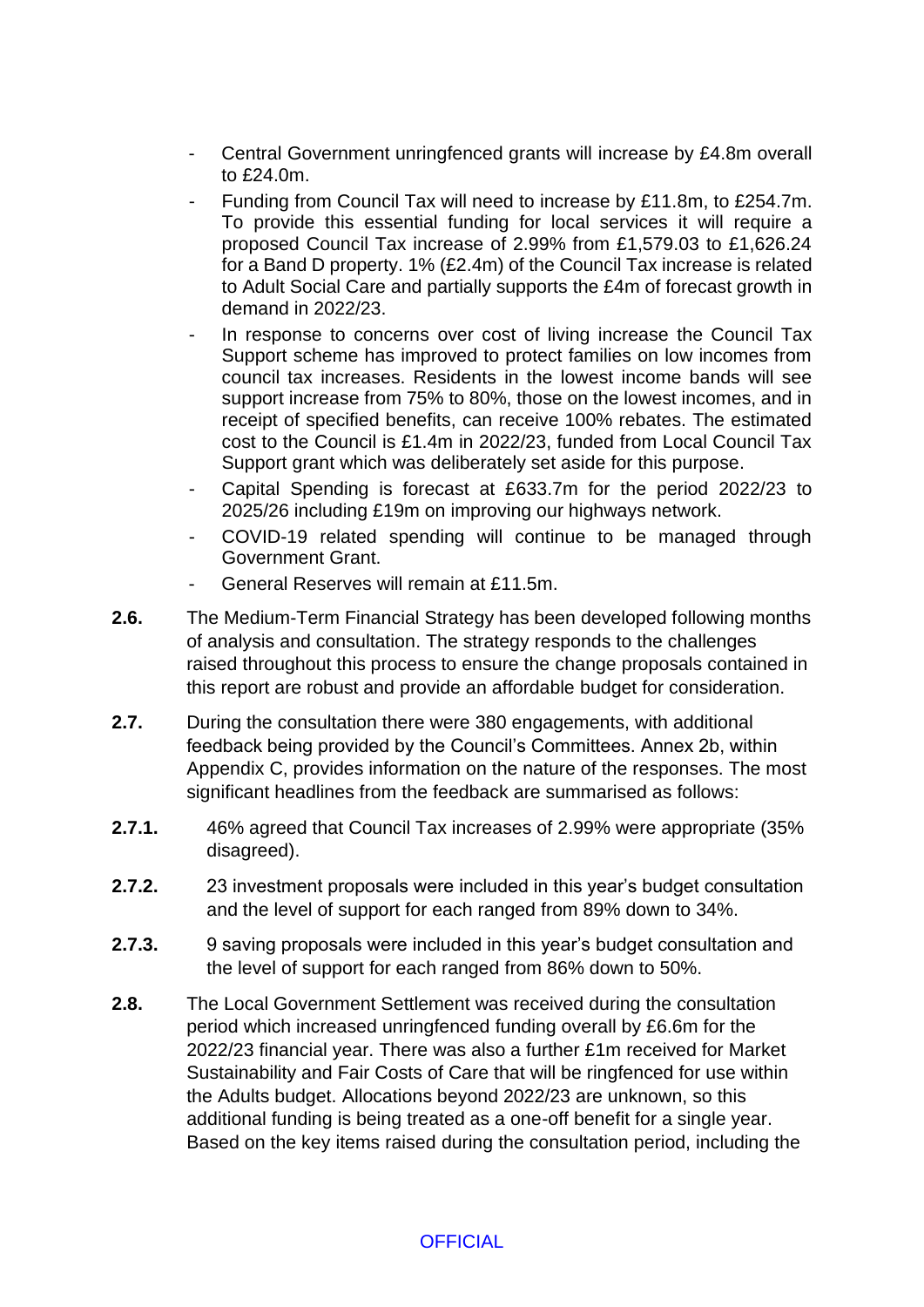emerging in-year financial position, the additional funding is being allocated as follows:

- **2.8.1.** Adding £2.7m to the Capital Financing Budget to fund new borrowing costs associated with an increase in the Highways Maintenance capital budget to £19m (£7m in 2022/23, and £4m in each of the following three years).
- **2.8.2.** Increasing Home to School Transport by £1.2m in 2022/23, with a further £1m being drawn from reserves.
- **2.8.3.** Increasing utility and carbon management budgets by £1.5m in 2022/23.
- **2.8.4.** Providing additional temporary support to Planning and Public Rights of Way (PROW) services of £0.7m in 2022/23. A further £0.3m being provided for PROW for the period 2023/24 to 2025/26.
- **2.8.5.** The balance is added to the Medium-Term Financial Strategy Reserve in response to feedback that the Council has relatively low reserves compared to the potential risks associated with short term funding settlements.
- **2.9.** This report summarises the resolutions that Corporate Policy Committee are requested to recommend to Council at **Appendix A**.
- **2.10.** This report also provides the Medium-Term Financial Strategy (MTFS) Report (containing the Budget) for the period 2022/23 to 2025/26 at **Appendix C**.

## **3. Recommendations**

## **3.1. That Corporate Policy notes:**

- **3.1.1.** The year-end forecast outturn position for 2021/22 (**Appendix C, Section 2**).
- **3.1.2.** The summary results of the Budget Consultation and Engagement exercise undertaken by the Council, as set out in the attached (**Appendix C, Annex 2a and 2b**).
- **3.1.3.** The report of the Council's Section 151 Officer, contained within the MTFS Report, regarding the robustness of estimates and level of reserves held by the Council based on these budget proposals (**Appendix C, Comment from the Section 151 Officer**).
- **3.1.4.** The Council's Finance Procedure Rules will always apply to ensure proper approval should any changes in spending requirements be identified (**Appendix C, Annex 14**).

## **3.2. That Corporate Policy Committee:**

**3.2.1.** Recommend to Council the items at **Appendix A.**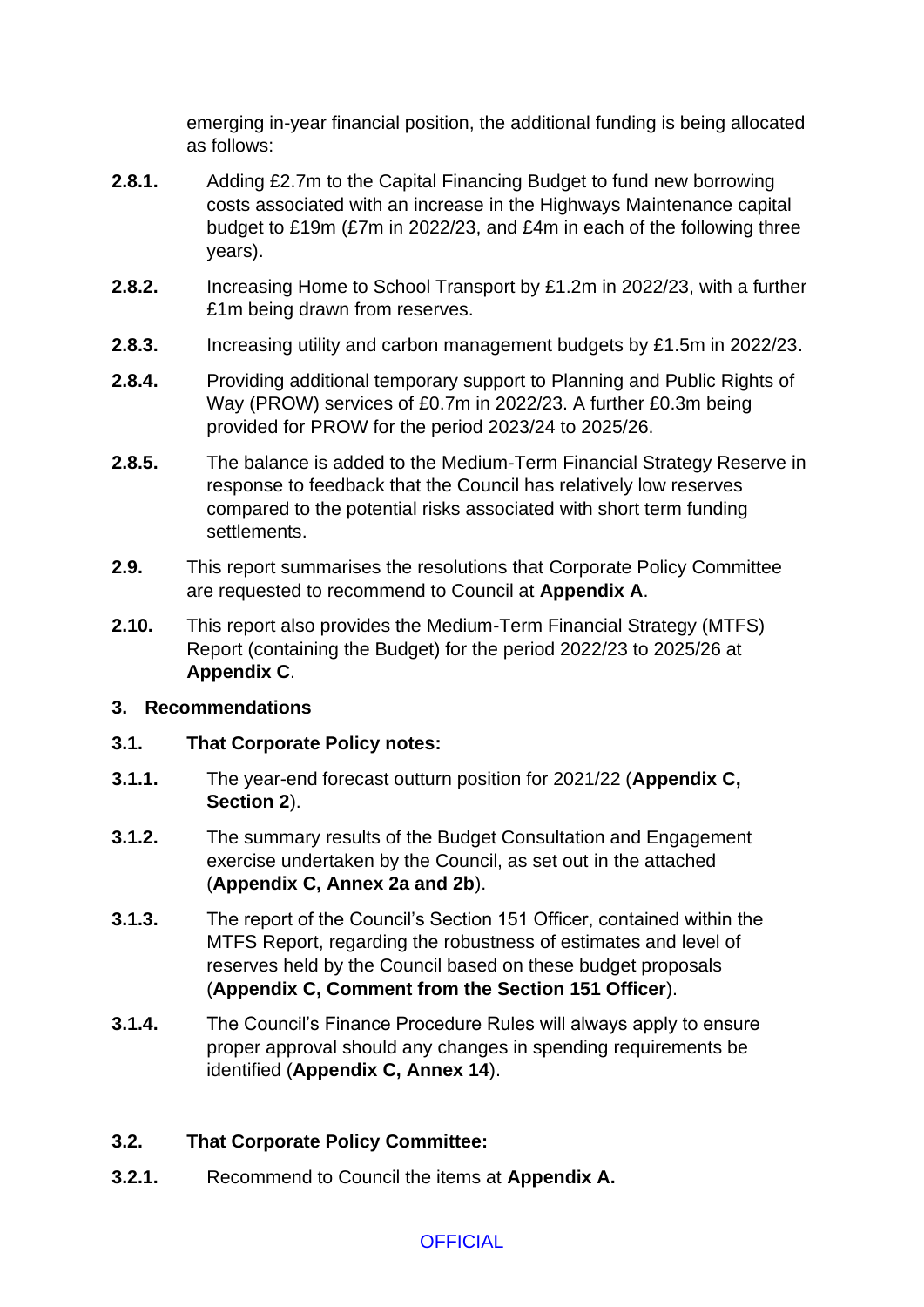## **4. Reasons for Recommendations**

- **4.1.** In accordance with the Budget and Policy Framework Rules of Procedure, Corporate Policy Committee is requested to recommend the Medium-Term Financial Strategy to Council for approval.
- **4.2.** The recommended MTFS should be balanced to support the Council in its duty.
- **4.3.** The Council's Section 151 Officer reports that, in accordance with Section 25 of the Local Government Act 2003 and Sections 32 and 43 of the Local Government Finance Act 1992, as amended by the Localism Act 2011, he is satisfied with the robustness of the estimates making up the Council Tax Requirement of £254,681,348. This is based on a total 2.99% Band D increase, which includes a 1% precept ringfenced specifically for Adult Social Care services and he is satisfied with the adequacy of the financial reserves for the Council. The S.25 statement of the Council's s.151 Officer is included on Page 15 of **Appendix C** and members of the committee should have due regard of this report in making their recommendations to Council.
- **4.4.** Further to the above statement it can be reported that the Medium-Term Financial Strategy Report 2022/23 to 2025/26 (**Appendix C**) is based on sound financial principles and reflects sufficiently detailed plans that can maintain the financial resilience and viability of the Council in the mediumterm.

# **5. Other Options Considered**

- **5.1.** The Council has a legal duty to set a balanced annual budget taking regard of the report from the Chief Finance Officer. As such options cannot be considered that would breech this duty. Any decision of the Committee must still recognise the requirement for Council to fulfil this duty.
- **5.2.** There is no option to "do nothing". The Council has statutory obligations to provide certain services, which would be unaffordable if the Council failed to levy an appropriate Council Tax.

# **6. Background**

- **6.1.** The Council's financial resources are provided from a combination of local taxes, government grants, investment returns on assets and other direct contributions from individuals or organisations. Financial plans are based on estimated spending and income over the next four years and the report of the Chief Financial Officer brings members attention to the processes and risks associated with developing these estimates.
- **6.2.** The Council aims to achieve value for money based on Economy (how much we pay for things), Efficiency (how well we use things) and Effectiveness (how we use things to achieve outcomes). Public feedback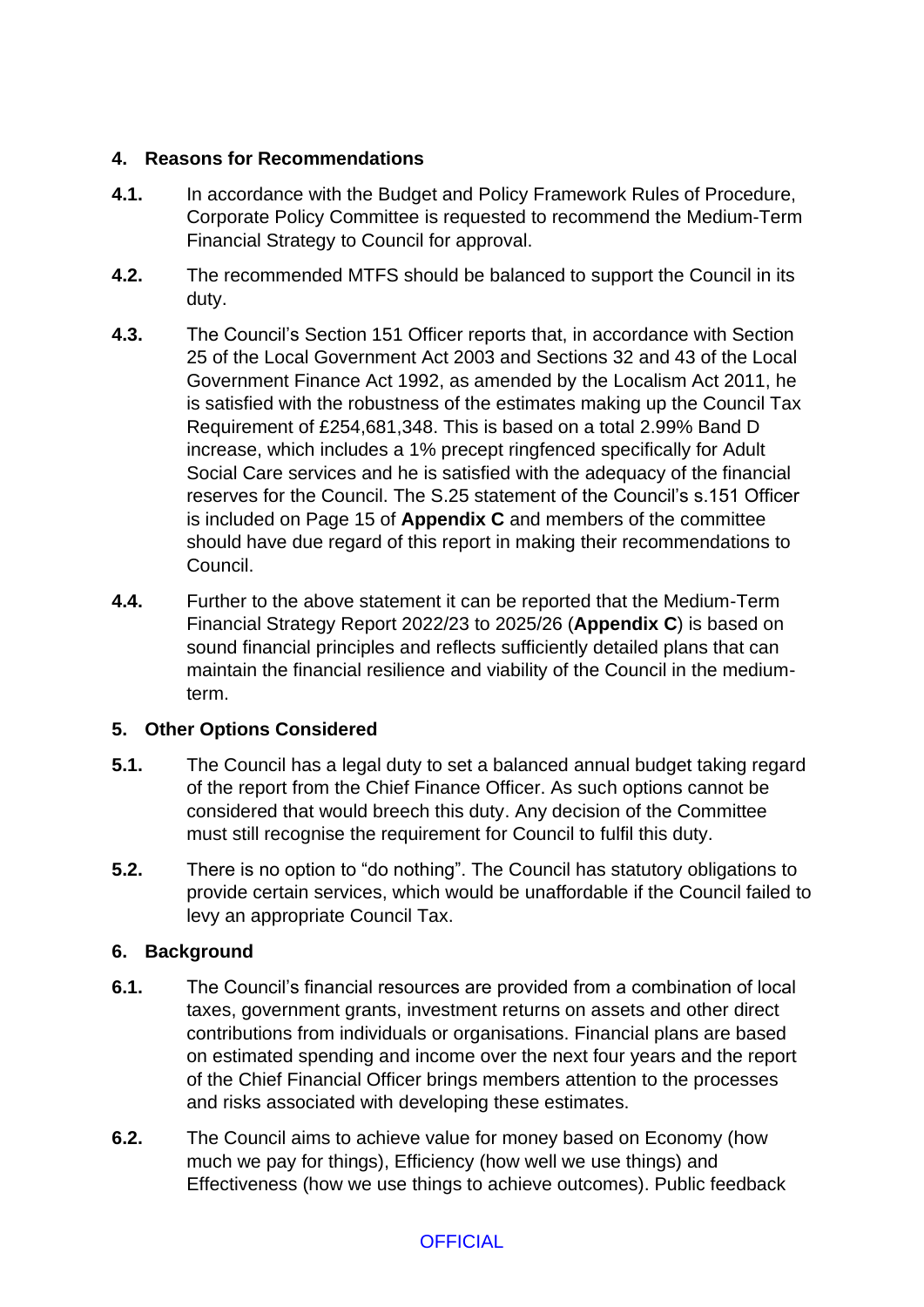and internal and external scrutiny create the necessary framework to hold the Council to account for achieving these aims.

- **6.3.** All councils are legally required to set a balanced budget each year.
- **6.4.** The Budget Setting Process 2022-2026 has enabled a set of proposals to be developed and challenged through a managed process that considered service changes, the Capital Programme and the supporting financial planning assumptions relating to funding levels.
- **6.5.** There have been a series of distinct stages of the Budget Setting Process with reports in relation to the Council's financial position being taken to Corporate Leadership Team and all Committees throughout 2021/22. See **Appendix C, Annex 2** for further details of the process undertaken.
- **6.6.** The MTFS Report provides financial background as well as setting out further details of the ongoing approach to funding the priorities set out in the Corporate Plan. It highlights the spending plans and income targets for the financial year starting 1 April 2022, as well as forecast estimates up to the 2025/26 financial year.
- **6.7.** The Corporate Plan is a key strategic document for the Council, setting the vision and objectives for the whole organisation. It is a vital part of the Council's performance management framework and how the Medium-Term Financial Strategy is delivered. The MTFS aligns resources to manage the costs associated with achieving the Council's vision.
- **6.8.** The Corporate Plan was reviewed by the Corporate Policy Committee at their meeting on 2 December 2021, where progress was noted. The Corporate Plan will continue to drive the Council's ambitions and priorities for the next three years.
- **6.9.** The MTFS Report is based on the Provisional Local Government Finance Settlement for 2022/23. This was released on 16 December 2021. The final settlement is expected in early February 2022 with a debate by Members of Parliament in the House of Commons expected in mid-February (after the publication date of this report to Committee) to agree the position.
- **6.10.** The MTFS Report continues to include estimated grant allocations in relation to several Specific Grants (**Appendix C, Annex 7**). These will be refined as appropriate in due course.
- **6.11.** Any changes made as a result of the engagement process and further debate will be reported to Members at the Council meeting on 24 February 2022.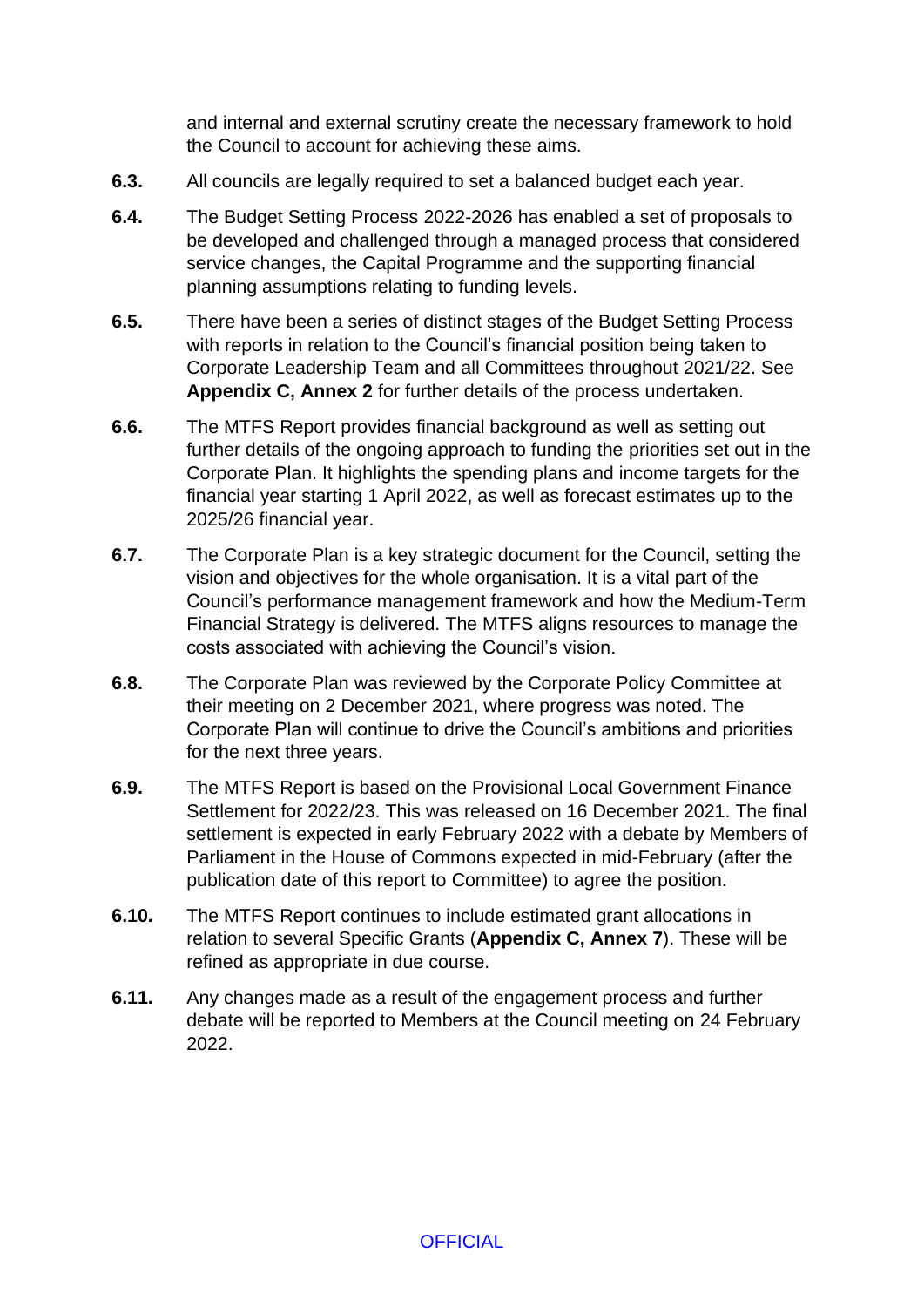### **7. Consultation and Engagement**

**7.1.** The business planning process involved engagement with local people and organisations and details of how this process was managed is included within **Appendix C, Annex 2**.

### **8. Implications**

#### **8.1. Legal**

**8.1.1.** The Council should have robust processes so that it can meet statutory requirements and fulfil its fiduciary duty.

#### **8.2. Finance**

- **8.2.1.** Please see all Sections of this report.
- **8.2.2.** The S.25 Statement of the S.151 Officer provides information on the process and professional judgement of the Budget 2022/23. This is provided on page 15 of **Appendix C.**

#### **8.3. Policy**

- **8.3.1.** The MTFS report outlines policy and budget proposals which will impact on service delivery arrangements.
- **8.3.2.** The Corporate Plan will drive and inform Council policy and priorities for service delivery. The priorities and actions listed may have direct policy implications will be considered on a case-by-case basis.

#### **8.4. Equality**

- **8.4.1.** Under the Equality Act 2010, decision makers must show 'due regard' to the need to:
	- Eliminate unlawful discrimination, harassment and victimisation;
	- Advance equality of opportunity between those who share a protected characteristic and those who do not share it; and
	- Foster good relations between those groups.
- **8.4.2.** The protected characteristics are age, disability, sex, race, religion and belief, sexual orientation, gender re-assignment, pregnancy and maternity, and marriage and civil partnership.
- **8.4.3.** Having "due regard" is a legal term which requires the Council to consider what is proportionate and relevant in terms of the decisions they take.
- **8.4.4.** The Council needs to ensure that in taking decisions on the Medium-Term Financial Strategy and the Budget that the impacts on those with protected characteristics are considered. The Council undertakes equality impact assessments where necessary and continues to do so as proposals and projects develop across the lifetime of the Corporate Plan.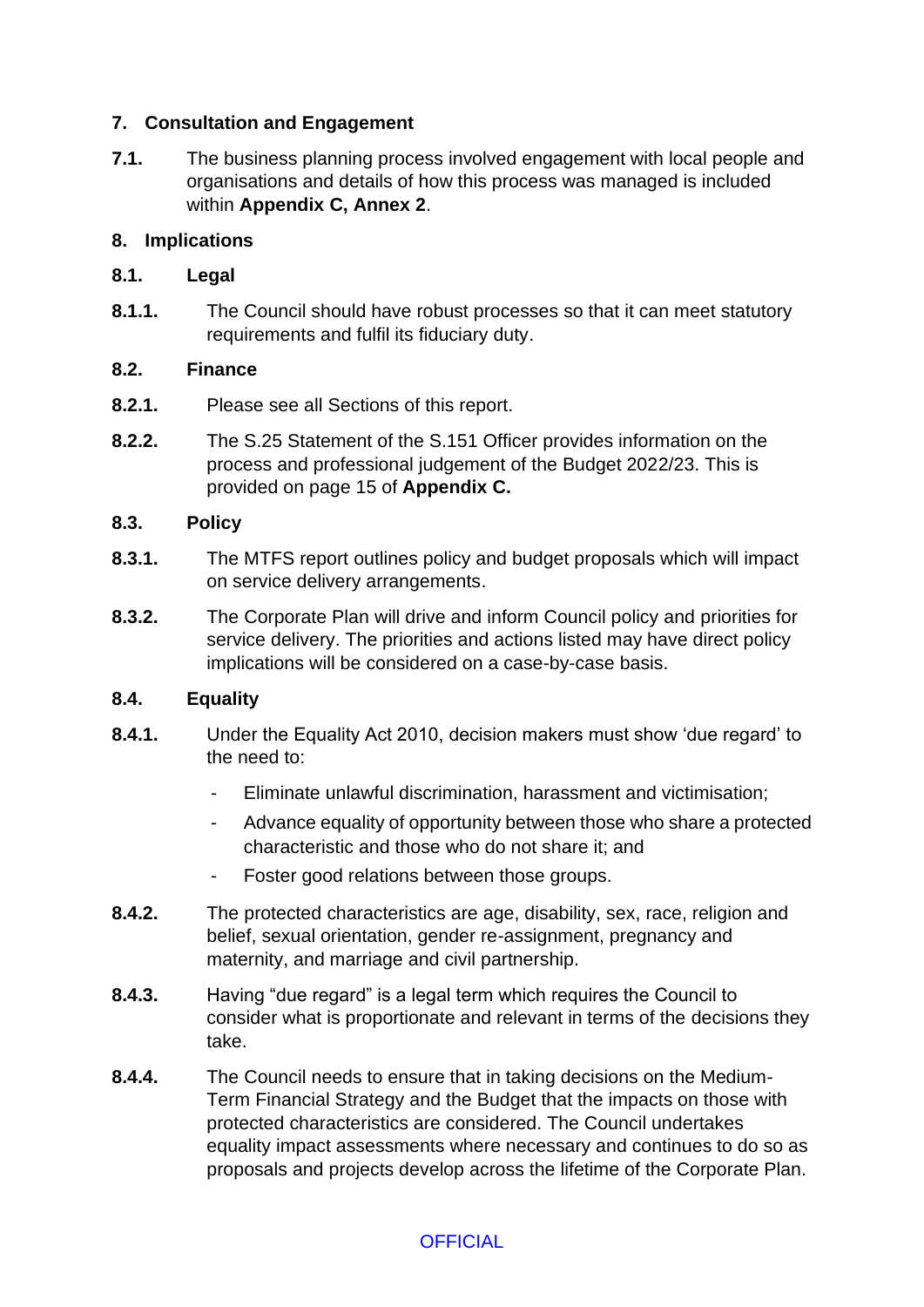The process assists us to consider what actions could mitigate any adverse impacts identified. Completed equality impact assessments form part of any detailed Business Cases.

- **8.4.5.** The proposals within the MTFS include positive and negative impacts. A separate Equality Impact Assessment has been produced and is included in **Appendix C, Annex 3**.
- **8.4.6.** Positive impacts include significant investment in services for children and adults (protected characteristics primarily age and disability). Specific examples are Investment in Cared for Children and Care Leavers, SEND services and School Transport. There is also significant investment in Adult Social Care and support to care providers (protected characteristics primarily age and disability).
- **8.4.7.** There are a number of savings proposals which could have a negative impact on those with protected characteristics. Where this is the case, more detailed work and consultation before any decisions are made.
- **8.4.8.** The Corporate Plan's vision reinforces the Council's commitment to meeting its equalities duties, promoting fairness and working openly for everyone. Cheshire East is a diverse place and we want to make sure that people are able to live, work and enjoy Cheshire East regardless of their background, needs or characteristics.

#### **8.5. Human Resources**

**8.5.1.** A number of the proposals will impact on staff. See **Appendix C, Section 1** for full list of change proposals.

#### **8.6. Risk Management**

- **8.6.1.** The steps outlined in this report mitigate the four main legal and financial risks to the Council's financial management arrangements:
	- The Council must set a balanced Budget.
	- Setting the Council Tax for 2022/23 must follow a compliant process.
	- The Council should provide high quality evidence to support submissions for external assessment.
	- That Council borrowing will comply with the Treasury Management Strategy which is underpinned by the Prudential Code.
- **8.6.2.** A risk assessment of the significant proposals being put forward has been carried out by each service and is included as part of the planning process.
- **8.6.3.** It is important to note that the Council faces significant financial challenges in achieving its desired outcomes. Management of risk is embedded within the organisation to ensure the Council can seize opportunities, introduce new, innovative models of service delivery, focus on improving outcomes for residents and review its range of services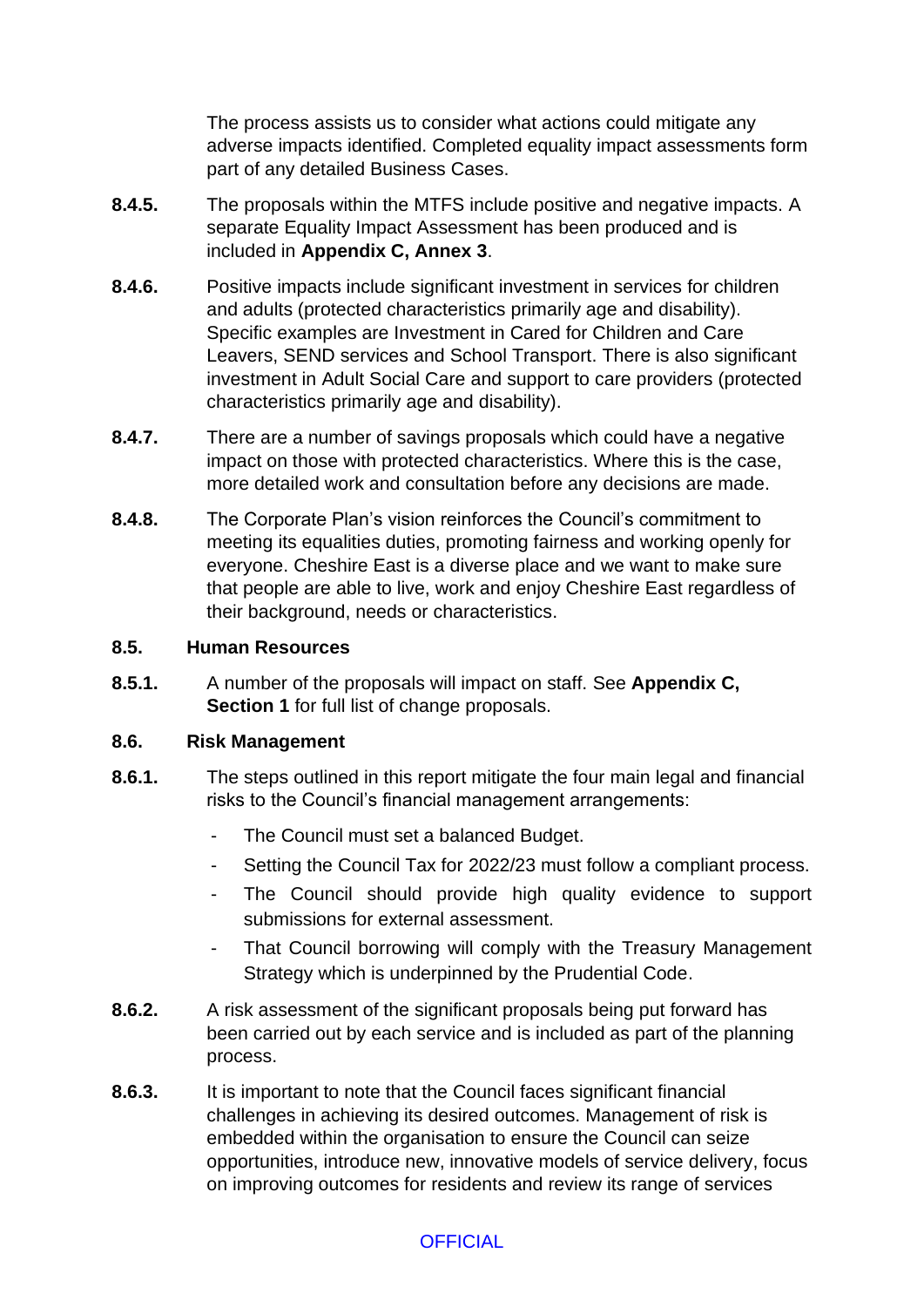whilst identifying and controlling any resulting risks. The approach to risk management will continue to be assessed as the Council's plans and financial strategy are implemented.

**8.6.4.** See **Appendix C, Annex 4** for further information.

## **8.7. Rural Communities**

- **8.7.1.** The Corporate Plan, along with the 'Green' aim and supporting priorities will have direct and indirect implications for our rural communities across Cheshire East. These impacts will be considered and reported through individual work programmes as they are developed.
- **8.7.2.** The MTFS report provides details of service provision across the borough. See **Appendix C, Section 1**.

## **8.8. Children and Young People/Cared for Children**

**8.8.1.** The Corporate Plan, along with the 'Fair' aim and supporting priorities will have direct and indirect implications for children and young people and cared for children which will be considered individually and in line with the actions required. These impacts will be considered and reported through individual work programmes as they are developed.

## **8.8.2.** See **Appendix C, Section 1**.

## **8.9. Public Health**

- **8.9.1.** The Corporate Plan, along with the 'Fair' aim and supporting priorities will have direct and indirect implications for public health which will be considered individually and in line with the actions required. These impacts will be considered and reported through individual work programmes as they are developed.
- **8.9.2.** See **Appendix C, Section 1**.

## **8.10. Climate Change**

- **8.10.1.** The Corporate Plan has a very strong environmental thread throughout with a specific aim for the Council to be 'Greener'.
- **8.10.2.** A number of priorities and activities are listed which will support the Council's commitment of being carbon neutral by 2025, including the ongoing delivery of an Environmental Strategy and a Carbon Action Plan.
- **8.10.3.** As part of our commitment to be carbon neutral for our operations by 2025, proposals have been assessed for their estimated annual impact on our carbon footprint. **Appendix C, Section 1** contains a score for every proposal within this budget. The score is the projected tonnes of carbon, with negative meaning a reduction, and positive being an increase.
- **8.10.4.** Also see **Appendix C, Annex 3** for further information.